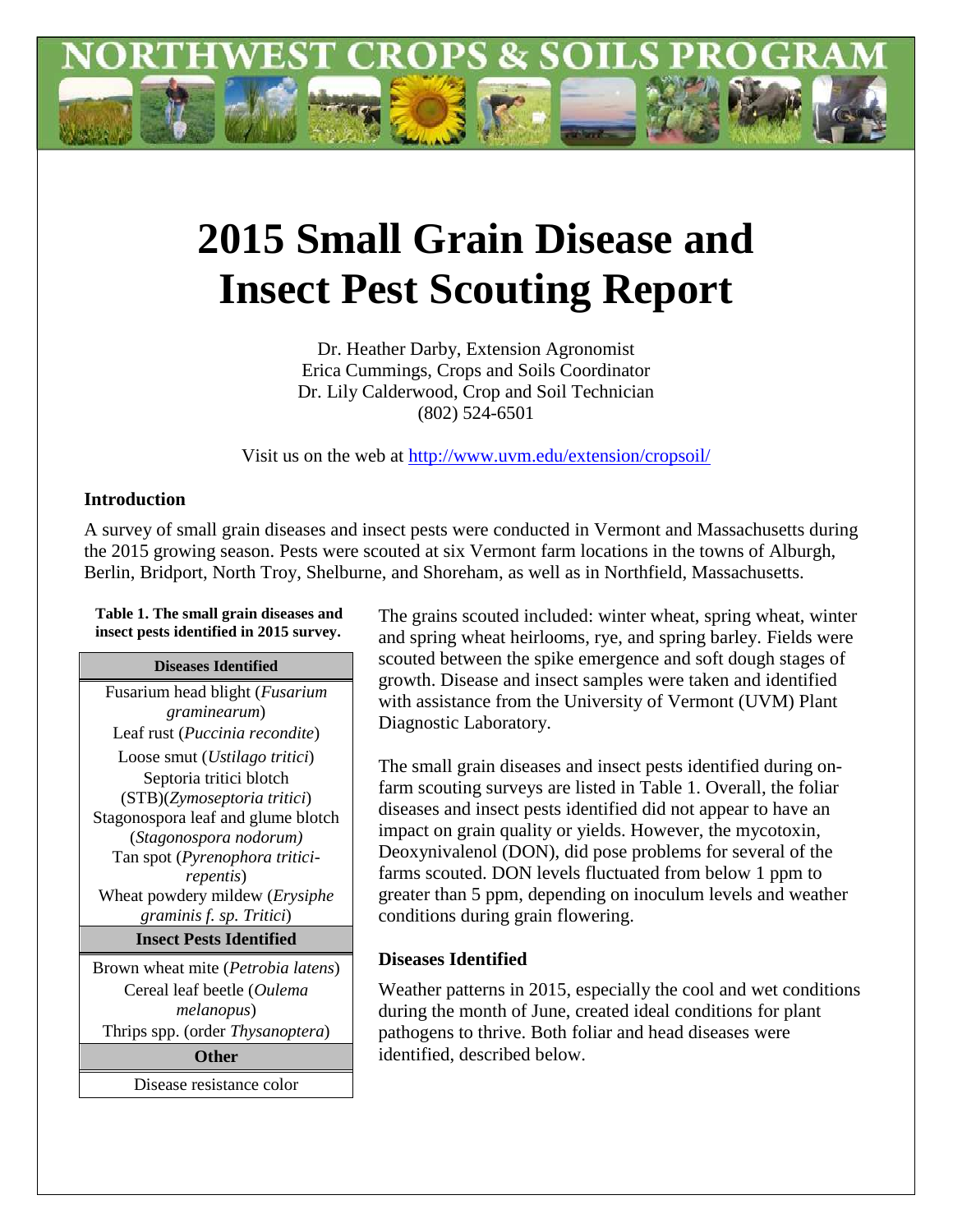#### *Foliar Diseases*

Foliar diseases reduce photosynthetic leaf area, use nutrients, and increase respiration and transpiration within the infected plant tissues. A diseased plant typically exhibits reduced vigor, growth and seed fill. The earlier the occurrence, the greater degree of infection, and the longer duration of conditions favorable for disease development the yield loss will be greater. The following foliar diseases were identified by our scouting efforts in 2015.



**Figure 2. Tan spot, North Troy, VT.**

Powdery mildew *(Erysiphe graminis f. sp. Tritici)* was identified on the leaves of several winter heirloom wheat varieties in Alburgh, Vermont (Figure 1).

The foliar disease, tan spot *(Pyrenophora tritici-repentis),* was pervasive at all of the on-farm sites in Vermont, and interestingly, on all grain types (Figure 2). The Tan Spot fungus produces elongated asymmetrical spots (1/8 to 1/2-inch long and 1/16 to1/18-inch wide). Here, a tiny, dark spot forms (best observed by holding the leaf up to the light) The spot enlarges into a tan lesion, surrounded with a narrow to broad yellow border to produce an "eyespot" type of symptom, characteristic of this disease.

Septoria tritici blotch (STB) *(Zymoseptoria tritici)* and/or Stagonospora leaf and glume blotch *(Stagonospora nodorum)* were identified in Alburgh, Charlotte, Shoreham, and Berlin, and Northfield, MA. These two diseases look very similar and are often confused with one another (Figure 3). Both start out as yellow spots. However, as STB spreads, irregular brown lesions form along leaf veins giving the appearance of stripes. In the middle of these lesions, dark brown spore masses (pycnidia) form that can be seen with the naked eye, making a distinguishing characteristic between these two diseases. In contrast, as Stagonaspora spreads, the yellowing increases and forms lens-shaped blotches on the leaf that eventually turn red-brown. As Stagonaspora progresses, the lesions develop an ashen gray-brown center containing brown specks (but without the distinct yellow border typical of tan spot lesions.).



**Figure 3. Septoria tritici blotch infected leaf (left) and a Staganospora Leaf and glume blotch infected leaf (right).**



**Figure 4. Barley infected with leaf rust.**

Leaf rust was observed at only two on-farm sites, Alburgh, VT and Northfield, MA (Figure 4). Leaf rust is the most common of the rust pathogens. It is characterized by round rusty-red/orange masses of spores on the leaf surface.

Also observed at all sites scouted was foliar disease resistance discoloring (Figure 5). While the discoloring looks a leaf disease, it is actually a genetic resistance response.



**Figure 5. Disease resistant color.**



**Figure 1. Powdery mildew infection on winter wheat, Alburgh, VT.**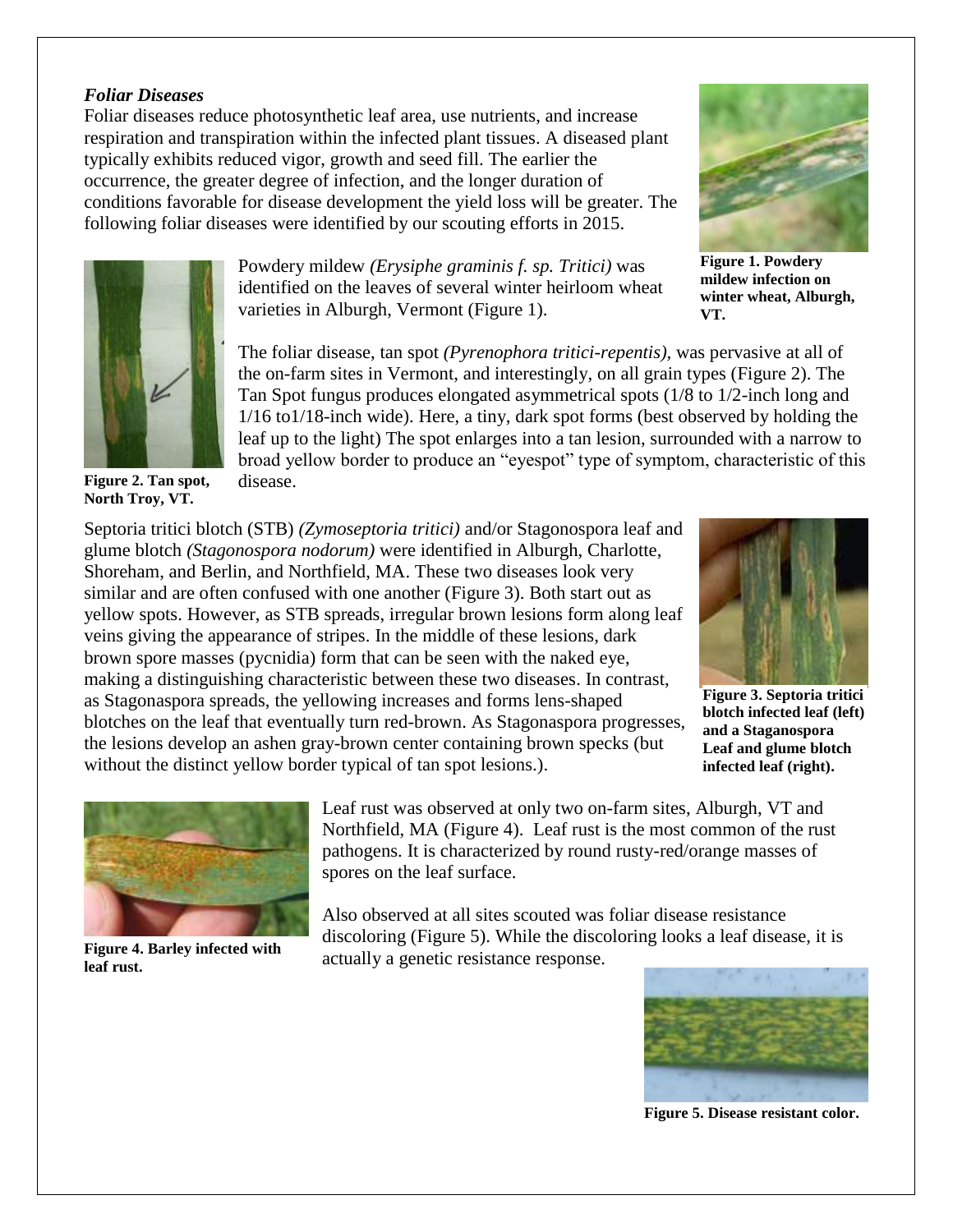### *Grain Head Diseases*

There are two primary grain head diseases found in the Northeast: loose smut *(Ustilago tritici)* and *Fusarium* head blight (FHB) (*Fusarium graminearum*). Loose smut was identified at the Alburgh site on all grain types, and on spring wheat at the Bridport location. The loose smut fungus is carried as dormant mycelium within healthy-looking seed and is spread by planting infected seed. A smut-infected seed and plant cannot be distinguished from an uninfected one until the head starts to emerge. The disease is most obvious just after the time of heading by the characteristic dusty black appearance of diseased heads (Figure 6). The spores are dispersed by the wind during wheat flowering and can infect healthy plants.



**Figure 6. Loose smut infected wheat head.**

If you find heads with loose smut in your fields, do *not* save the seed for future planting. Loose smut is not considered a human health risk, but planting infected seed will exponentially increase diseased seed and result in yield losses.



**Figure 7. FHB infected wheat.**

The pathogen of most concern among grain growers is *Fusarium* head blight (FHB). It is predominantly caused by the species, *Fusarium graminearum*. Signs of FHB infection was observed at all of the Vermont on-farm sites. This disease can be very destructive and cause yield losses, low test weights, low seed germination, and contamination of grain with a special mycotoxin, a vomitoxin, called deoxynivalenol (DON). The spores are usually transported by air currents and can infect plants at flowering through grain fill. Spores can also overwinter on grain stubble. A telltale sign of FHB infection is the premature bleaching of grain heads (Figure 7). Another symptom is a pink or orange colored mold at the base of the spikelet. Additionally, once the grains are harvested, infected kernels will be pink, white, chalky and/or shriveled (Figure 8). *Fusarium* can pose a health risk to both humans and livestock. Consumption of contaminated grains at DON levels of greater than 1 ppm in humans and x ppm for certain livestock can cause illness; therefore, it is critically important to test grain for DON. More information on DON testing can be found at: [www.uvm.edu/extension/cropsoil/grains.](http://www.uvm.edu/extension/cropsoil/grains)

# *Managing Grain Diseases*

In our cool, moist climate, practices that are critical to managing the multitude of diseases that impact small grains include: planting clean seed, rotating crops, and improving air flow. We highly recommend buying "certified" seed when possible. Certified seed guarantees that the seed meets or exceeds a strict set of quality control standards. Weed management is important, especially in spring grains to improve airflow and assist with keeping the plants as dry as possible. Spores from many of the fungal diseases can survive in the soil or plant debris for several years waiting for their host plant and/or ideal conditions. Therefore,

crop rotation and healthy soil is critical to minimizing diseases present during grain production. Conventional growers may purchase fungicide-treated seed to help mitigate so of the disease issues. There are also several commercial pesticides available as a last resort to control extreme outbreaks.



**Figure 8.** *Fusarium*  **infected grain.**